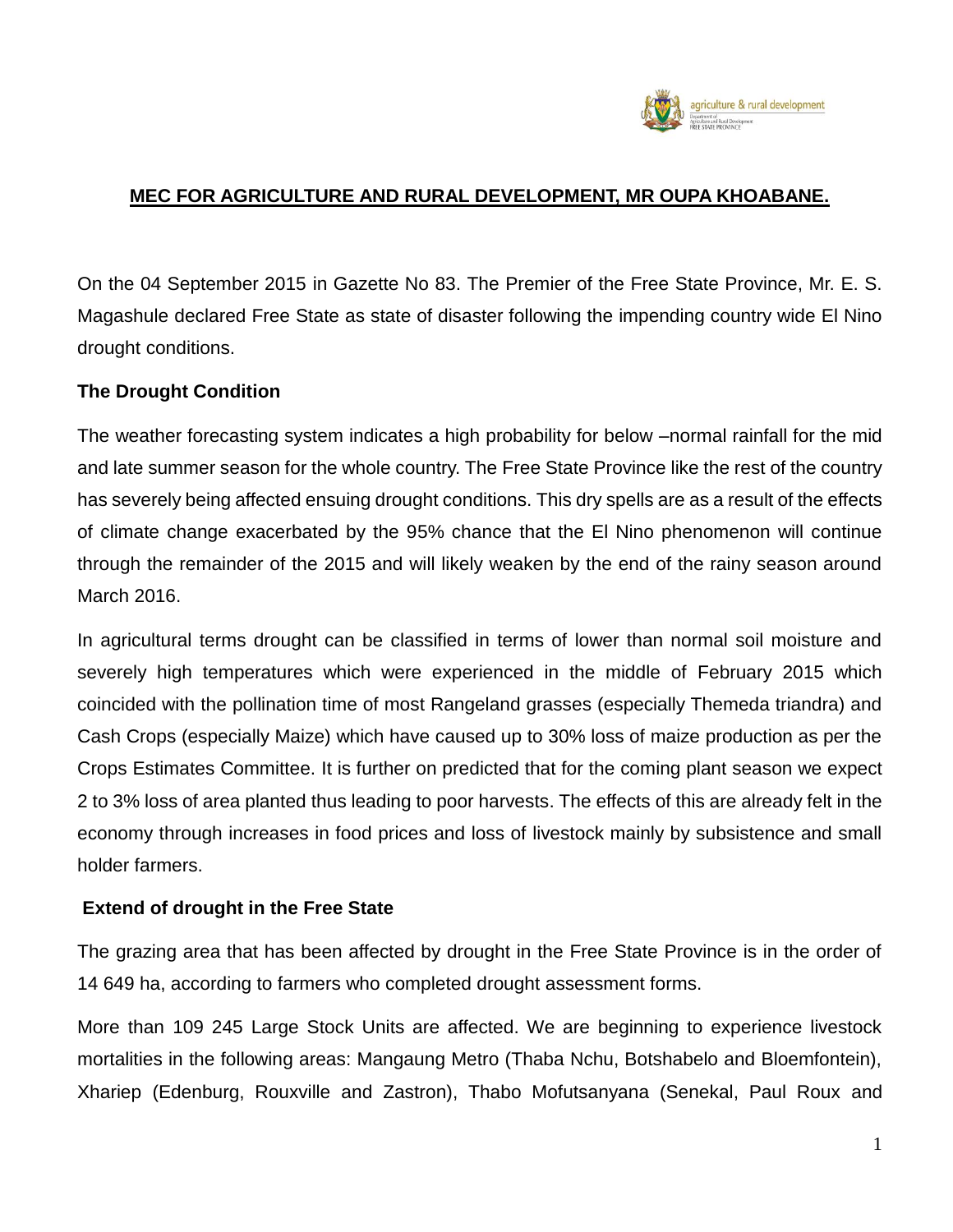Rosendal), Fezile Dabi (Koppies and Heilbron) and parts of Lejweleputswa. This brings the total number of affected farmers to 3 655, and this include black and white farmers.

### **The Free State Roll –Out Plan**

The Department has put up a plan to roll out the drought support to 2907 subsistence and smallholder farmers in the Free State. This constitutes 79% of the 3 655 affected farmers in the Province focusing on communal and commonages. The available funds to initiate the roll out plan is R39 Million. The farmers are spread throughout the five districts namely Thabo Mofutsanyana, Fezile Dabi, Lejweleputswa, and Xhariep as well as Mangaung Metro.

## **The Plan will include the following:**

**1.** The Distribution of fodder in the form of protein based pellets for all the 2 907 targeted smallholder and subsistence farmers.

**2.** The provision of infrastructure support for stock water reticulation support to 132 small holder and subsistence farmers.

**3.** Provision of Veterinary Medication and Feed Supplements to all 2 907.

The Drought Relief Plan started in Bloemfontein, **Mangaung Metro** on the 13 November 2015 where 300 bags of protein pellets have been delivered and about 600 bags will be delivered today. As an example Mr Lebusa from Swartkoppies farm in extent of 1730 hectares in Bloemfontein runs the farm with a total of 400 livestock has lost up to date 17 cattle, 18 sheep from 280 sheep. He needs feeds for the remaining livestock (pigs, cattle and sheep).

Mr Abel Mzuzwana from Eengevonden farm in extent of 1 573 hectares have been affected by drought since last year, he lost 34 cows. This year he has lost 24 cows, 15 sheep and 7 goats. He is currently running a farm with 60 goats, 48 sheep and 214 cows; and he is experiencing a shortage of fodder and water.

We have also handed over 456 bags of feed and lucern bales to commonages in Deelporsrust near Welkom, 570 bags delivered in Allenridge, 28 bags for Bultfontein, 194 for Tuinenessen, and tomorrow we will deliver 290 bags for Hertzogville, 250 for Boshoff and Ventersburg with 240 bags which bring the total amount of bags for **Lejweleputswa** to 1248 bags.

In **Fezile Dabi,** we have already handed over 400 bags in Tweeling, 500 for Cornelia, 156 for Frankfort and Villiers 190 bags which added to the total of 1250 bags. We will continue to escalate this initiative to other affected farming areas across the Province.